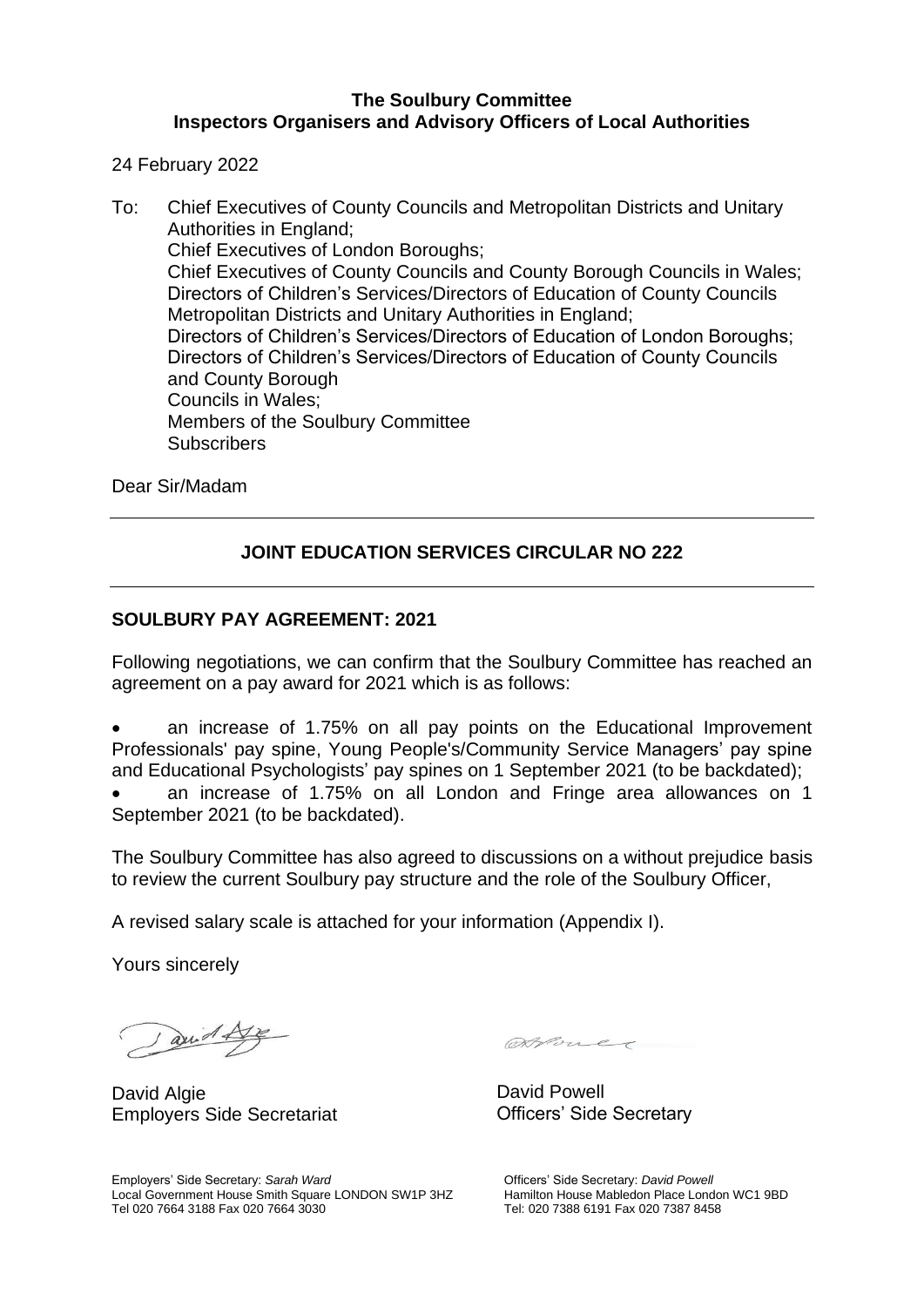# **Appendix I**

# **Educational Improvement Professionals**

| <b>SCP</b>               | 01.09.20 | 01.09.21 |
|--------------------------|----------|----------|
| 1                        | 36419    | 37056    |
| $\overline{2}$           | 37723    | 38383    |
| 3                        | 38955    | 39637    |
| $\overline{\mathcal{A}}$ | 40203    | 40907    |
| 5                        | 41443    | 42168    |
| 6                        | 42684    | 43431    |
| $\overline{7}$           | 43988    | 44758    |
| 8                        | 45243*   | 46035*   |
| 9                        | 46705    | 47522    |
| 10                       | 48009    | 48849    |
| 11                       | 49295    | 50158    |
| 12                       | 50541    | 51425    |
| 13                       | 51951**  | 52860**  |
| 14                       | 53209    | 54140    |
| 15                       | 54598    | 55553    |
| 16                       | 55854    | 56831    |
| 17                       | 57114    | 58113    |
| 18                       | 58350    | 59371    |
| 19                       | 59625    | 60668    |
| 20                       | 60283*** | 61338*** |
| 21                       | 61549    | 62626    |
| 22                       | 62653    | 63749    |
| 23                       | 63867    | 64985    |
| 24                       | 64956    | 66093    |
| 25                       | 66121    | 67278    |
| 26                       | 67257    | 68434    |
| 27                       | 68419    | 69616    |
| 28                       | 69597    | 70815    |
| 29                       | 70777    | 72016    |
| 30                       | 71956    | 73215    |
| 31                       | 73124    | 74404    |
| 32                       | 74311    | 75611    |
| 33                       | 75498    | 76819    |
| 34                       | 76714    | 78056    |
| 35                       | 77927    | 79291    |
| 36                       | 79174    | 80560    |
| 37                       | 80402    | 81809    |
| 38                       | 81642    | 83071    |
| 39                       | 82866    | 84316    |
| 40                       | 84089    | 85561    |
| 41                       | 85318    | 86811    |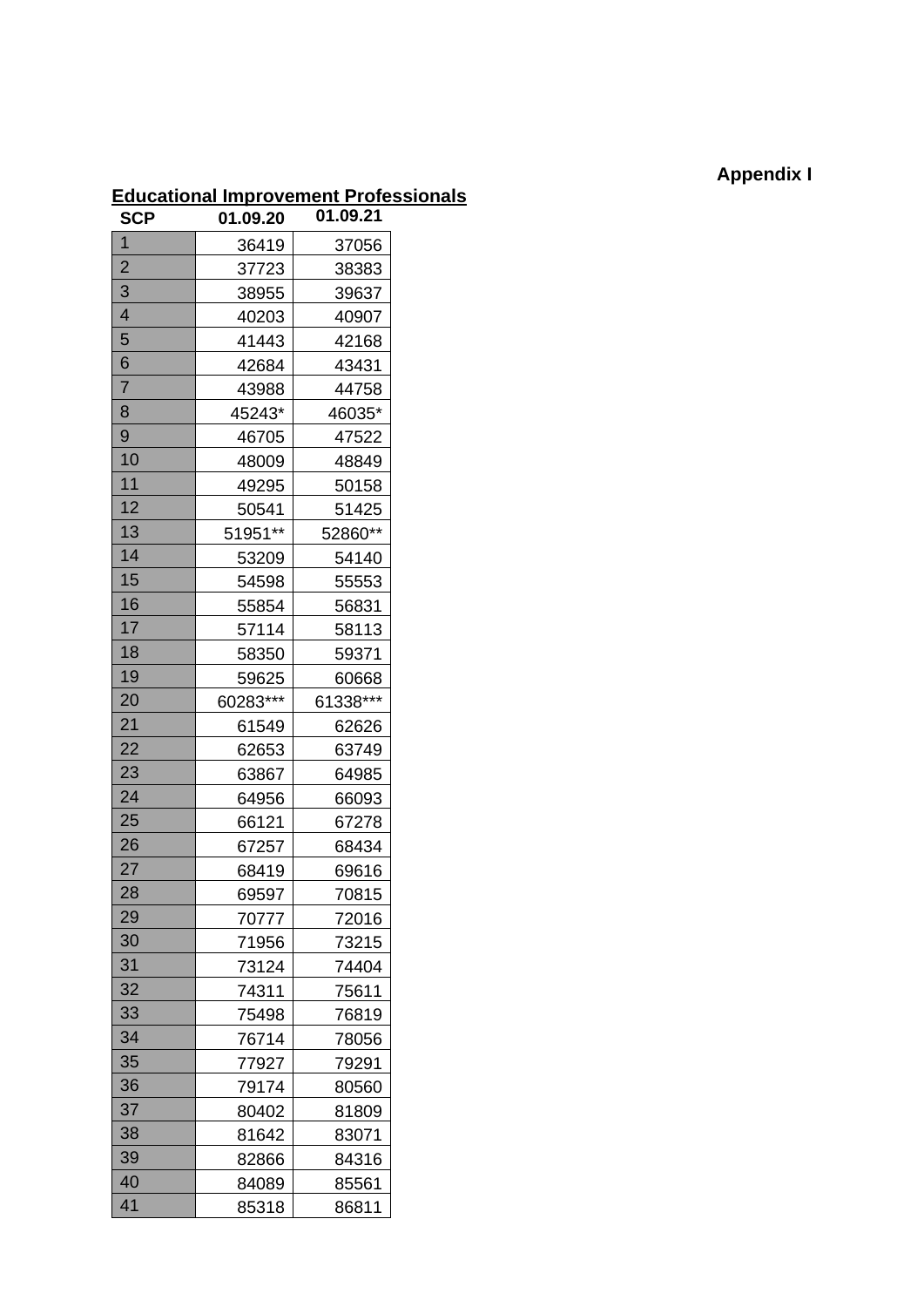| 42 | 86546     | 88061      |
|----|-----------|------------|
| 43 | 87773     | 89309      |
| 44 | 89006     | 90564      |
| 45 | 90236     | 91815      |
| 46 | 91468     | 93069      |
| 47 | 92705     | 94327      |
| 48 | 93930**** | 95574****  |
| 49 | 95160**** | 96825****  |
| 50 | 96392**** | 98079 **** |

## **Notes to Educational Improvement Professionals above**

Salary scales to consist of not more than four consecutive points based on the duties and responsibilities attaching to posts and the need to recruit and motivate staff.

**\****normal minimum point for EIP undertaking the full range of duties at this level*.

**\*\****normal minimum point for senior EIP undertaking the full range of duties at this level.* 

**\*\*\****normal minimum point for leading EIP undertaking the full range of duties at this level.*

**\*\*\*\****extension to range to accommodate structured professional assessments*.

| <b>SCP</b>     | 01.09.20 | 01.09.21 |
|----------------|----------|----------|
| $\overline{1}$ | 37772    | 38433    |
| $\overline{2}$ | 39008    | 39691    |
| 3              | 40243    | 40947    |
| 4              | 41505*   | 42231*   |
| 5              | 42786    | 43535    |
| 6              | 44036    | 44807    |
| $\overline{7}$ | 45314**  | 46107**  |
| 8              | 46767    | 47585    |
| 9              | 47568    | 48400    |
| 10             | 48806    | 49660    |
| 11             | 50036    | 50912    |
| 12             | 51269    | 52166    |
| 13             | 52493    | 53412    |
| 14             | 53729    | 54669    |
| 15             | 54966    | 55928    |
| 16             | 56207    | 57191    |
| 17             | 57455    | 58460    |
| 18             | 58695    | 59722    |
| 19             | 59927    | 60976    |
| 20             | 61186*** | 62257*** |

## **Young People's / Community Service Manager**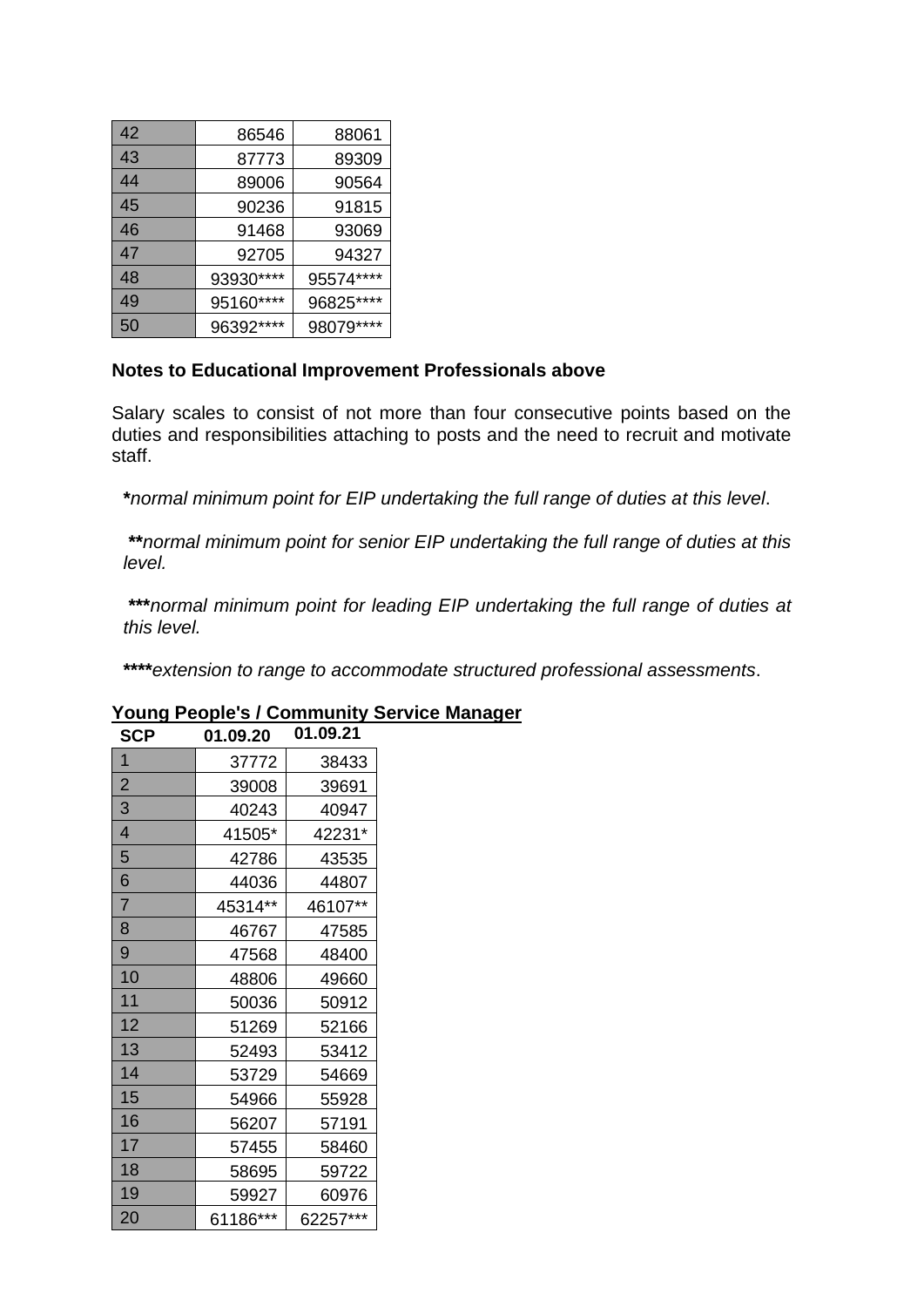| -21 | 62469*** | 63562*** |
|-----|----------|----------|
| 22  | 63782*** | 64898*** |
| 23  | 65120*** | 66260*** |
| 24  | 66486*** | 67650*** |

#### **Notes to Young People's / Community Service Manager above**

The minimum Youth and Community Service Officers' scale is 4 points.

Other salary scales to consist of not more than four consecutive points based on duties and responsibilities attaching to posts and the need to recruit retain and motivate staff.

*\*normal minimum point for senior youth and community service officers undertaking the full range of duties at this level (see paragraph 5.6 of the Soulbury Report).* 

*\*\*normal minimum point for principal youth and community service officer undertaking the full range of duties at this level (see paragraph 5.8 of the Soulbury Report).* 

*\*\*\*extension to range to accommodate discretionary scale points and structured professional assessments.*

### **Trainee Educational Psychologists**

| <b>SCP</b>     | 01.09.20 | 01.09.21 |
|----------------|----------|----------|
|                | 24541    | 24970    |
| $\overline{2}$ | 26337    | 26798    |
| 3              | 28131    | 28623    |
| 4              | 29929    | 30453    |
| 5              | 31724    | 32279    |
| 6              | 33520    | 34107    |

#### **Assistant Educational Psychologists**

| <b>SCP</b>    | 01.09.20 | 01.09.21 |
|---------------|----------|----------|
|               | 30166    | 30694    |
| $\mathcal{P}$ | 31399    | 31948    |
| 3             | 32630    | 33201    |
|               | 33856    | 34448    |

#### **Educational Psychologists - Scale A SCP 01.09.20 01.09.21**

| SCP | U1.UY.ZU | U1.U9.Z1 |
|-----|----------|----------|
|     | 38197    | 38865    |
| 2   | 40136    | 40838    |
| 3   | 42075    | 42811    |
| 4   | 44012    | 44782    |
| 5   | 45951    | 46755    |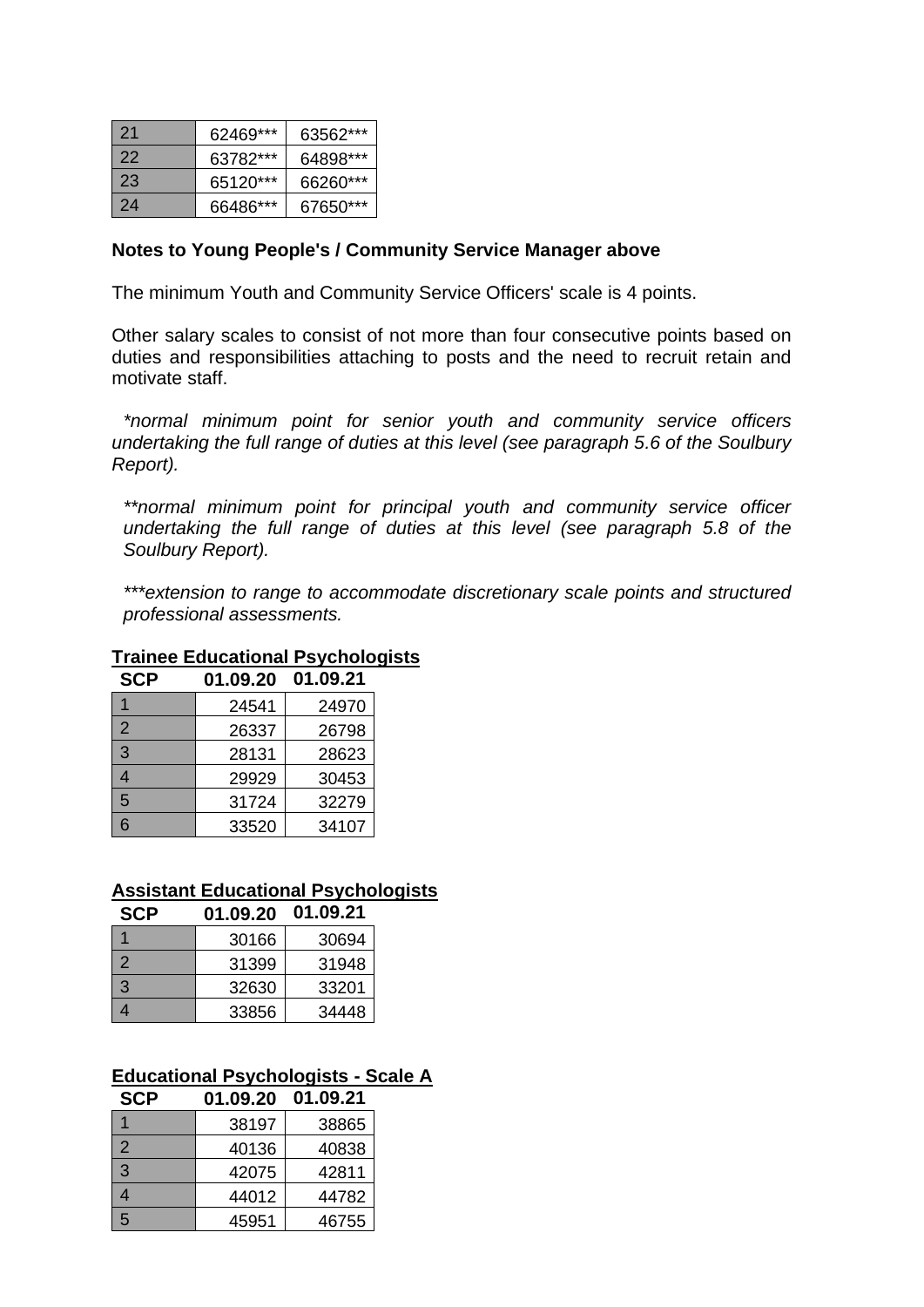| 6            | 47889  | 48727  |
|--------------|--------|--------|
|              | 49714  | 50584  |
| 8            | 51538  | 52440  |
| $\mathbf{Q}$ | 53247* | 54179* |
| 10           | 54959* | 55921* |
| 11           | 56554* | 57544* |

#### **Notes to Educational Psychologists - Scale A above**

Salary scales to consist of six consecutive points based on the duties and responsibilities attaching to posts and the need to recruit retain and motivate staff.

*\*Extension to scale to accommodate structured professional assessment points.* 

### **Senior and Principal Educational Psychologists**

| <b>SCP</b>     | 01.09.20 | 01.09.21 |
|----------------|----------|----------|
| 1              | 47889    | 48727    |
| $\overline{2}$ | 49714    | 50584    |
| 3              | 51538*   | 52440*   |
| 4              | 53247    | 54179    |
| 5              | 54959    | 55921    |
| 6              | 56554    | 57544    |
| $\overline{7}$ | 57209    | 58210    |
| 8              | 58433    | 59456    |
| 9              | 59646    | 60690    |
| 10             | 60880    | 61945    |
| 11             | 62090    | 63177    |
| 12             | 63323    | 64431    |
| 13             | 64577    | 65707    |
| 14             | 65790**  | 66941**  |
| 15             | 67061**  | 68235**  |
| 16             | 68318**  | 69514**  |
| 17             | 69585**  | 70803**  |
| 18             | 70850**  | 72090**  |

#### **Notes to Senior and Principal Educational Psychologists above**

Salary scales to consist of not more than four consecutive points based on the duties and responsibilities attaching to posts and the need to recruit retain and motivate staff.

*\*Normal minimum point for the principal educational psychologist undertaking the full range of duties at this level.* 

*\*\*Extension to range to accommodate discretionary scale points and structured professional assessments*